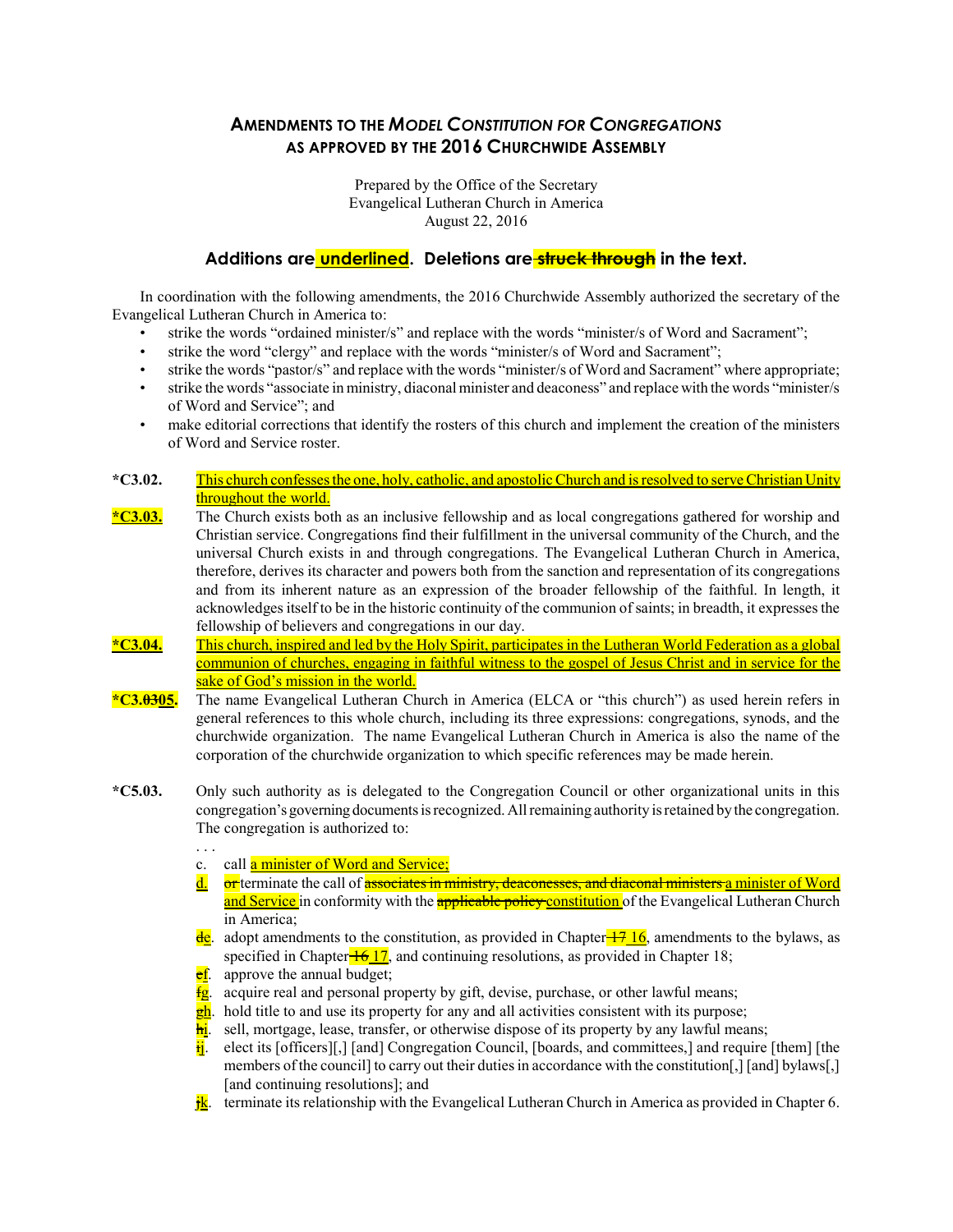- \*C6.03. This congregation acknowledges its relationship with the Evangelical Lutheran Church in America in which:
	- . . .
	- c. This congregation agrees to call pastoral leadership from the **clergy** roster of ministers of Word and Sacrament of the Evangelical Lutheran Church in America in accordance with its call procedures except in special circumstances and with the approval of the bishop of the synod. These special circumstances are limited either to calling a candidate approved for the roster of **ordained** ministers ministers of Word and Sacrament of the Evangelical Lutheran Church in America or to contracting for pastoral services with an ordained minister of Word and Sacrament of a church body with which the Evangelical Lutheran Church in America officially has established a relationship of full communion.
	- d. This congregation agrees to consider **associates in ministry, deaconesses, and diaconal** ministers of Word and Service for call to other staff positions in the congregation according to the procedures of the Evangelical Lutheran Church in America.

. . .

. . .

\*C6.05. A This congregation may terminate its relationship with this church the Evangelical Lutheran Church in America by the following procedure:

- f. Notice of termination shall be forwarded by the bishop to the secretary of this church the ELCA, who shall report the termination to the Churchwide Assembly.
- g. This congregation shall abide by these covenants by and among the three expressions of this church:
- 1) Congregations seeking to terminate their relationship with this church which fail or refuse to comply with each of the foregoing provisions in \*C6.05. shall be required to receive Synod Council approval before terminating their membership in this church.
- $\frac{h}{2}$  Congregations which had been members of the Lutheran Church in America shall be required, in addition to complying with the foregoing provisions in \*C6.05., to receive synodical approval before terminating their membership in this church.
- 3) Congregations established by the Evangelical Lutheran Church in America shall be required, in addition to complying with the foregoing provisions in  $\text{*}C6.05$ , to satisfy all financial obligations to this church and receive Synod Council approval before terminating their membership in this church.
- **jh.** If a this congregation fails to achieve the required two-thirds vote of voting members present at the congregation's first meeting as specified in paragraph a. above, another special meeting to consider termination of relationship with this church may be called no sooner than six months after that first meeting. If **a** this congregation fails to achieve the required two-thirds vote of voting members present at the congregation's second meeting as specified in paragraph d. above, another attempt to consider termination of relationship with this church must follow all requirements of \*C6.05. and may begin no sooner than six months after that second meeting.
- \*C7.03. If a two-thirds majority of the voting members of this congregation present at a legally called and conducted special meeting of this congregation vote to transfer to another Lutheran church body, title to property shall continue to reside in this congregation, provided the process for termination of relationship in \*C6.05. has been followed. Before this congregation takes action to transfer to another Lutheran church body, it shall consult with representatives of the *(insert name of synod)* Synod.
- \*C7.04. If a two-thirds majority of the voting members of this congregation present at a legally called and conducted special meeting of this congregation vote to become independent or relate to a non-Lutheran church body and have followed the process for termination of relationship in \*C6.05., title to property of this congregation shall continue to reside in this congregation only with the consent of the Synod Council. The Synod Council, after consultation with this congregation by the established synodical process, may give approval to the request to become independent or to relate to a non-Lutheran church body, in which case title shall remain with the majority of this congregation. If the Synod Council fails to give such approval, title shall remain with those members who desire to continue as a congregation of the Evangelical Lutheran Church in America.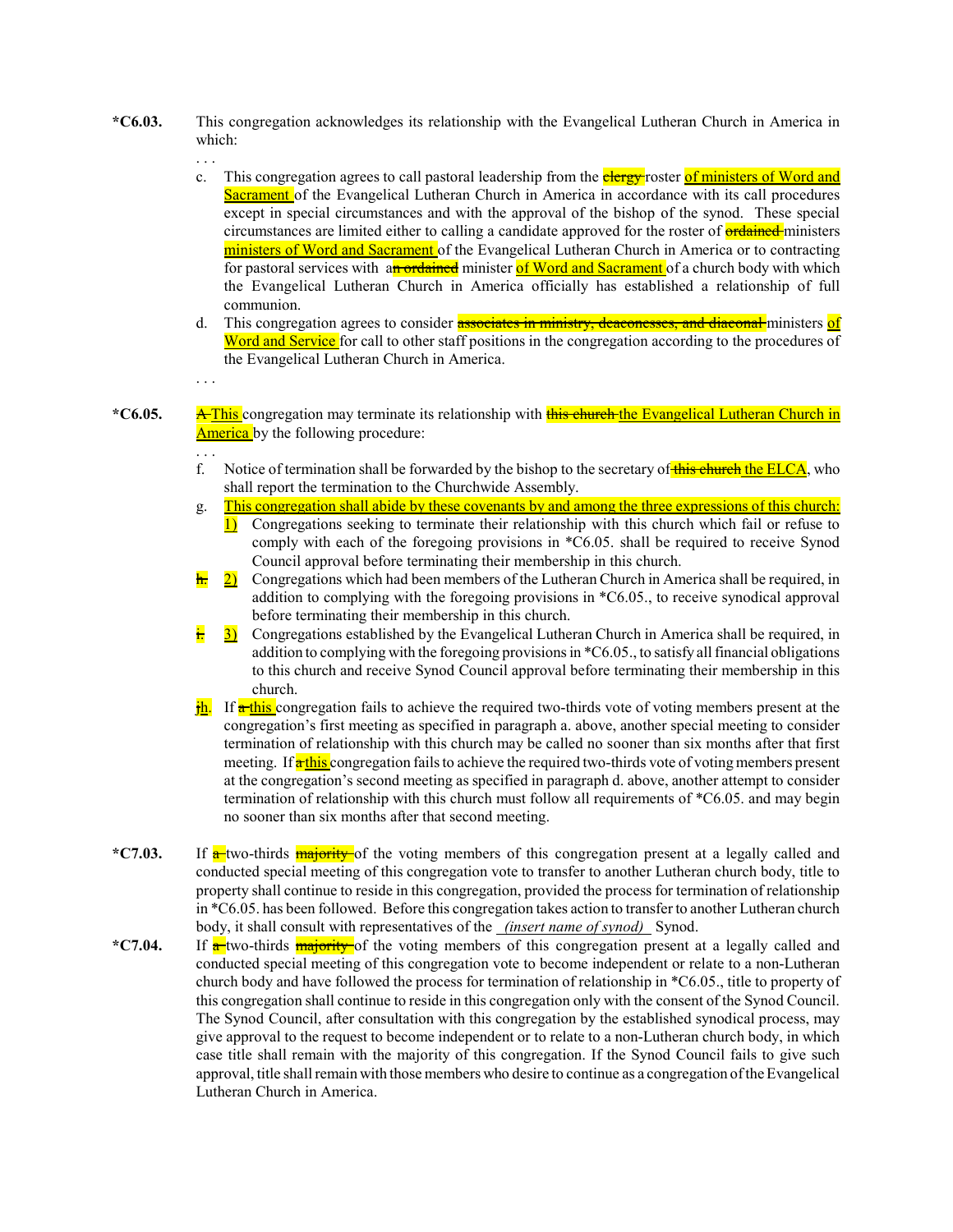- \*C8.02. Members shall be classified as follows:
	- . . .
	- c. Voting members are confirmed members. Such confirmed members, during the current or preceding calendar year, shall have communed in this congregation and shall have made a contribution of record to this congregation. Members of this congregation who have satisfied these basic standards shall have the privilege of voice and vote at every regular and special meeting of the congregation as well as the other rights and privileges ascribed to voting members by the provisions of this constitution and its bylaws.
	- d. Associate members are persons holding membership in other **[ELCA]** [Lutheran] [Christian] congregations who wish to retain such membership but desire to participate in the life and mission of this congregation, or persons who wish to retain a relationship with this congregation while being members of other congregations. They These individuals have all the privileges and duties of membership except voting rights and eligibility for elected offices or membership on the Congregation Council of this congregation or other rights and privileges ascribed to voting members by the provisions of this constitution and its bylaws.
	- **e.** Seasonal members are voting members of other ELCA congregations who wish to retain such membership but desire to participate in the life and mission of this congregation, including exercising limited voting rights in this congregation. The Congregation Council may grant seasonal membership to such persons provided that this congregation is a member of a synod where the Synod Council has approved seasonal member voting on its territory. Such seasonal members shall have all the privileges and duties of voting members except that:
		- 1) they shall not be eligible for elected office in, or for membership on the Congregation Council or on a call committee of, this congregation;
		- 2) they shall not have the right to vote on any matter concerning or affecting the call or termination of call of any minister of this congregation;
		- 3) they shall not have the right to vote on any matter concerning or affecting the affiliation of this congregation with the ELCA;
		- 4) they shall not be eligible to serve as voting members from this congregation of the Synod Assembly or the Churchwide Assembly;
		- 5) they shall not, even if otherwise permitted by this congregation, vote by proxy or by absentee ballot; and
		- 6) they shall not, within any two calendar month period, exercise voting rights in this congregation and in the congregation where they remain voting members.

\*C8.05. Membership in this congregation shall be terminated by any of the following:

- a. death;
- b. resignation;
- c. transfer or release;
- d. disciplinary action in accordance with ELCA constitutional provision 20. $\frac{4041}{1}$  and the accompanying bylaws; or
- e. removal from the roll due to inactivity as defined in the bylaws in accordance with the provisions of this constitution and its bylaws.

Such persons who have been removed from the roll of members shall remain persons for whom the Church has a continuing pastoral concern.

### Chapter 9.

## **THE PASTOR ROSTERED MINISTER**

- \*C9.01. Authority to call a pastor shall be in this congregation by at least a two-thirds **majority ballot** vote of **voting** members present and voting at a meeting legally called for that purpose. Before a call is issued, the officers, or a committee elected by [this congregation][the Congregation Council] to recommend the call, shall seek the advice and help of the bishop of the synod.
- \*C9.02. Only a member of the **clergy** roster of ministers of Word and Sacrament of the Evangelical Lutheran Church in America or a candidate for the roster of **ordained ministers of Word and Sacrament** who has been recommended for the congregation by the synodical bishop may be called as a pastor of this congregation.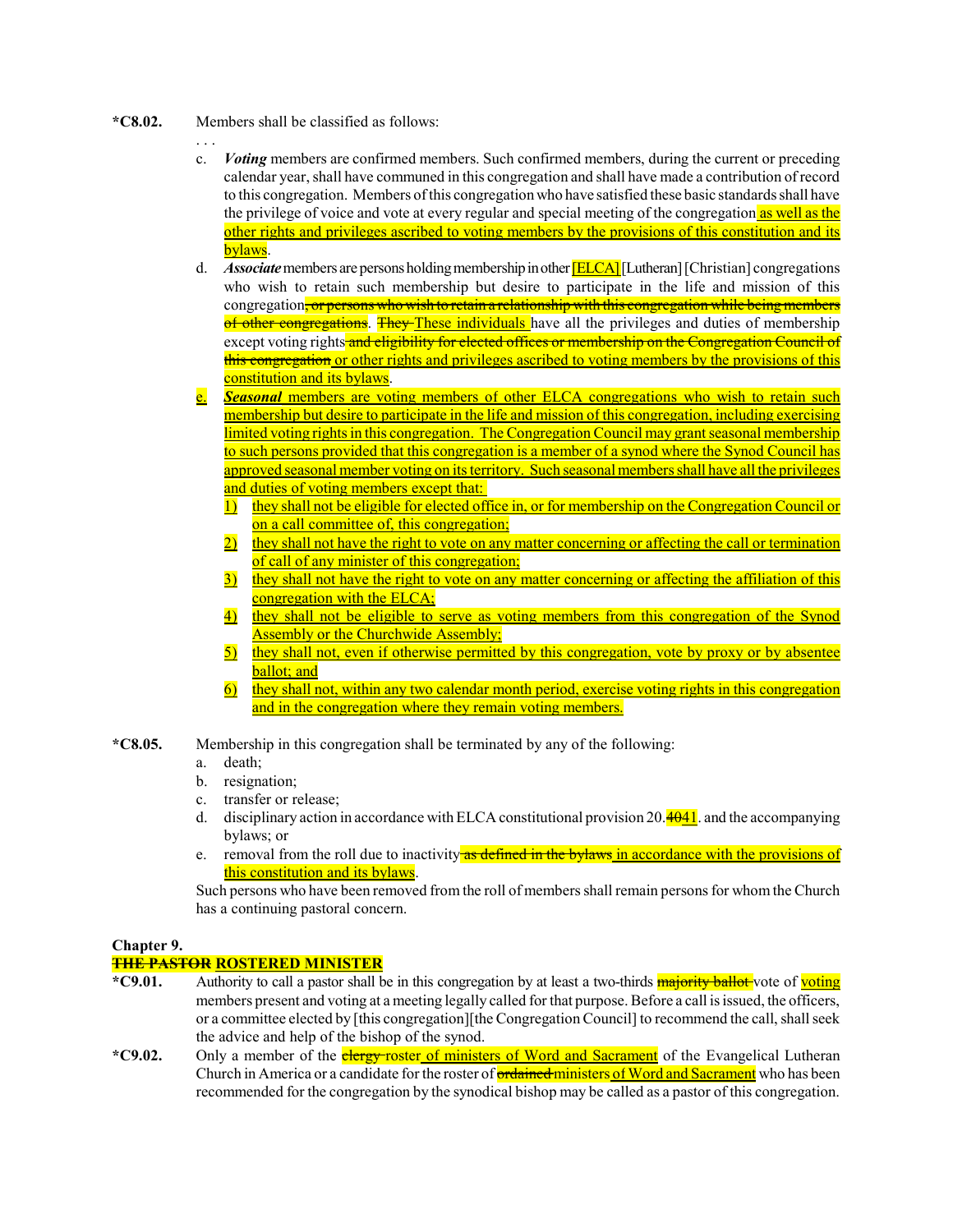#### \*C9.03. Consistent with the faith and practice of the Evangelical Lutheran Church in America,

- Every **ordained minister of Word and Sacrament** shall:
	- . . . 4) provide pastoral care;
	- 5) seek out and encourage qualified persons to prepare for the ministry of the Gospel;
	- 6) impart knowledge of this church and its wider ministry though distribution of its communications and publications;
	- 7) witness to the Kingdom of God in the community, in the nation and abroad; and
	- $\frac{58}{28}$  speak publicly to the world in solidarity with the poor and oppressed, calling for justice and proclaiming God's love for the world.
	- b. Each **ordained minister pastor** with a congregational call shall, within the congregation:
		- . . . 2) supervise relate to all schools and organizations of this congregation;
		- 3) install regularly elected members of the Congregation Council; and
		- 4) with the council, administer discipline.
- Every pastor shall:
	- 1) strive to extend the Kingdom of God in the community, in the nation, and abroad;
		- seek out and encourage qualified persons to prepare for the ministry of the Gospel;
			- impart knowledge of this church and its wider ministry through distribution of its periodicals and other publications; and
			- $\frac{45}{2}$  endeavor to increase the support given by the congregation to the work of the **ELCA** churchwide organization of the Evangelical Lutheran Church in America (ELCA) and of the *(insert name of* synod) Synod of the ELCA.
- \*C9.05. The provisions for termination of the mutual relationship between a minister of Word and Sacrament and this congregation shall be as follows:
	- a. The call of  $\frac{1}{\alpha}$  this congregation, when accepted by a pastor, shall constitute a continuing mutual relationship and commitment, which shall be terminated only by death or, following consultation with the synodical bishop, for the following reasons:
		- 6) resignation or removal of the pastor from the roster of **ordained ministers of Word and Sacrament** of this church;
	- . . .

. . .

. . .

- b. When allegations of physical disability or mental incapacity of the pastor under paragraph a.4) above, or ineffective conduct of the pastoral office under paragraph a.3) above, have come to the attention of the bishop of this synod,
	- 1) the bishop in his or her sole discretion may investigate such conditions personally together with a committee of two **ordained rostered** ministers and one layperson, or
	- 2) when such allegations have been brought to the synod's attention by an official recital of allegations by the Congregation Council or by a petition signed by at least one-third of the voting members of the congregation, the bishop personally shall investigate such conditions together with a committee of two **ordained rostered** ministers and one layperson.
- c. In case of alleged physical disability or mental incapacity under paragraph a.4) above, the bishop's committee shall obtain and document competent medical opinion concerning the pastor's condition. When a disability or incapacity is evident to the committee, the bishop of this synod may declare the pastorate vacant and the pastor shall be listed on the clergy roster as disabled. When the pastorate is declared vacant, the Synod Council shall list the pastor on the roster of ministers of Word and Sacrament as disabled. Upon removal of the disability and the restoration of the pastor to health, the bishop shall take steps to enable the pastor to resume the ministry, either in the congregation last served or in another appropriate call.
- e. If either party fails to assent to the recommendations of the bishop's committee concerning the pastor's call, the congregation may dismiss the pastor only at a legally called meeting after consultation with the bishop, either (a) by a two-thirds **majority** vote of the voting members present and voting where the bishop and the committee did not recommend termination of the call, or (b) by a **simple** majority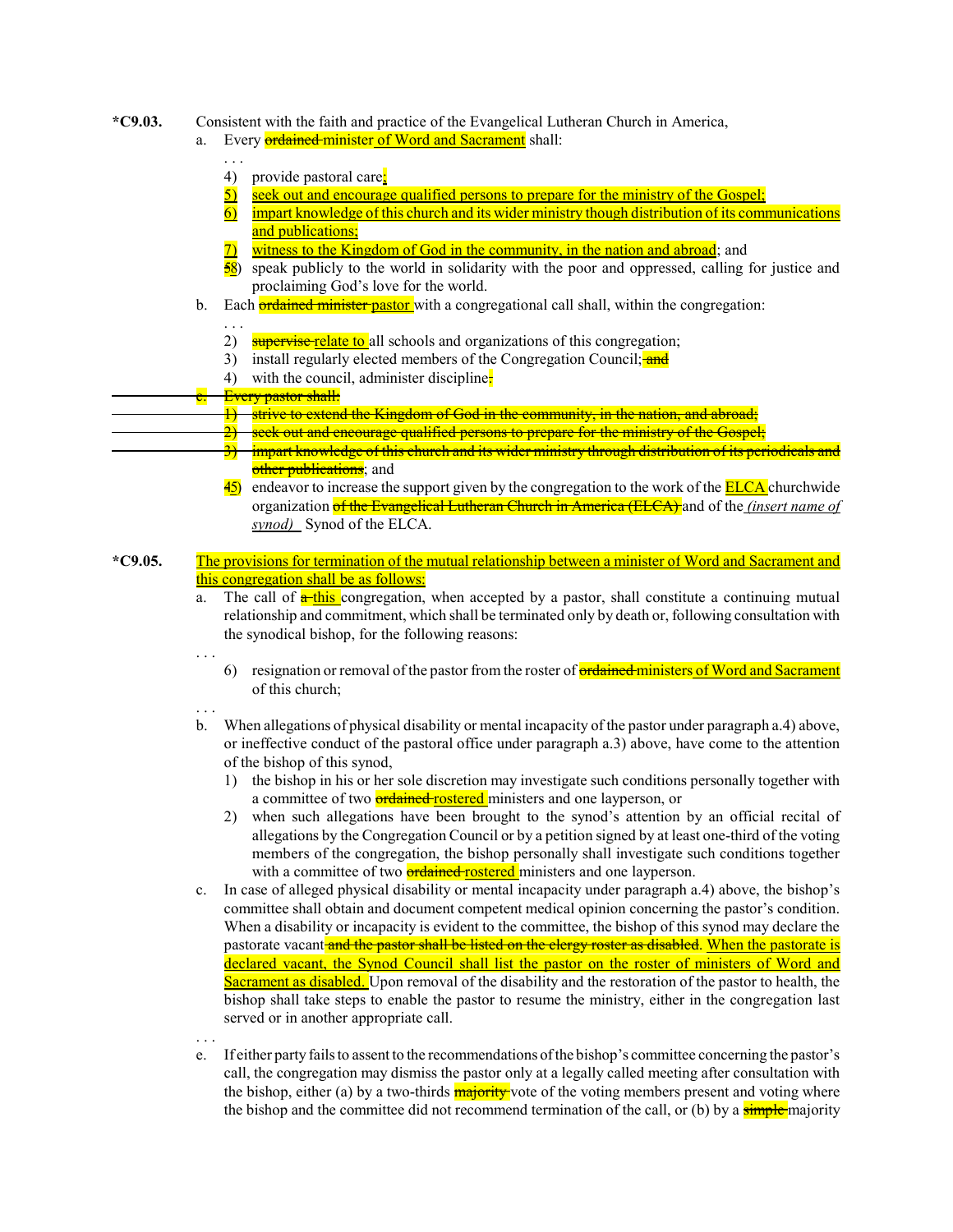vote of the voting members present and voting where the bishop and the committee recommended termination of the call.

- f. If, in the course of proceedings described in paragraph c. or paragraph d. above, the bishop's committee concludes that there may be grounds for **disciplinary action discipline**, the committee shall make recommendations concerning disciplinary action in accordance with the provisions of this church's constitution, bylaws, and continuing resolutions.
- \*C9.07. During the period of service, an interim pastor shall have the rights and duties in the congregation of a regularly called pastor and may delegate the same in part to a supply pastor with the consent of the bishop of the synod and this congregation or Congregation Council. The interim pastor and any **ordained pastor** rostered minister providing assistance shall refrain from exerting influence in the selection of a pastor. Unless previously agreed upon by the Synod Council, an interim pastor is not available for a regular call to the congregation served.

#### C9.20. Ecumenical pastoral ministry

## C9.21.

- 
- C9.15. Under special circumstances, subject to the approval of the synodical bishop and the concurrence of this congregation, an ordained minister of Word and Sacrament of a church body with which the Evangelical Lutheran Church in America officially has established a relationship of full communion may serve temporarily as pastor of this congregation under a contract between the congregation and the **ordained minister pastor** in a form proposed by the synodical bishop and approved by the congregation.
- \*C9.21. Authority to call a minister of Word and Service shall be in this congregation by at least a two-thirds vote of voting members present and voting at a meeting legally called for that purpose. Before a call is issued, the officers, or a committee elected by [this congregation][the Congregation Council] to recommend the call, shall seek the advice and help of the bishop of the synod.
- \*C9.22. Only a member of the roster of ministers of Word and Service of the Evangelical Lutheran Church in America or a candidate for the roster of ministers of Word and Service who has been recommended for this congregation by the synodical bishop may be called as a deacon of this congregation.
- \*C9.23. Consistent with the faith and practice of the Evangelical Lutheran Church in America, every minister of Word and Service shall:
	- a. Be rooted in the Word of God, for proclamation and service;
	- b. Advocate a prophetic diakonia that commits itself to risk-taking and innovative service on the frontiers of the Church's outreach, giving particular attention to the suffering places in God's world;
	- c. Speak publicly to the world in solidarity with the poor and oppressed, calling for justice and proclaiming God's love for the world, witnessing to the realm of God in the community, the nation, and abroad;
	- d. Equip the baptized for ministry in God's world that affirms the gifts of all people;
	- e. Encourage mutual relationships that invite participation and accompaniment of others in God's mission:
	- f. Practice stewardship that respects God's gift of time, talents, and resources;
	- g. Be grounded in a gathered community for ongoing diaconal formation;
	- h. Share knowledge of the ELCA and its wider ministry of the gospel, and advocate for the work of all expressions of this church; and
	- Identify and encourage qualified persons to prepare for ministry of the gospel.
- \*C9.24. The specific duties of the deacon, compensation, and other matters pertaining to the service of the deacon shall be included in a letter of call, which shall be attested by the bishop of the synod.

- \*C9.25. The provisions for termination of the mutual relationship between a minister of Word and Service and a congregation shall be as follows:
	- a. The call of a congregation, when accepted by a deacon, shall constitute a continuing mutual relationship and commitment, which shall be terminated only by death or, following consultation with the synodical bishop, for the following reasons:
		- 1) mutual agreement to terminate the call or the completion of a call for a specific term;
		- 2) resignation of the deacon, which shall become effective, unless otherwise agreed, no later than 30 days after the date on which it was submitted;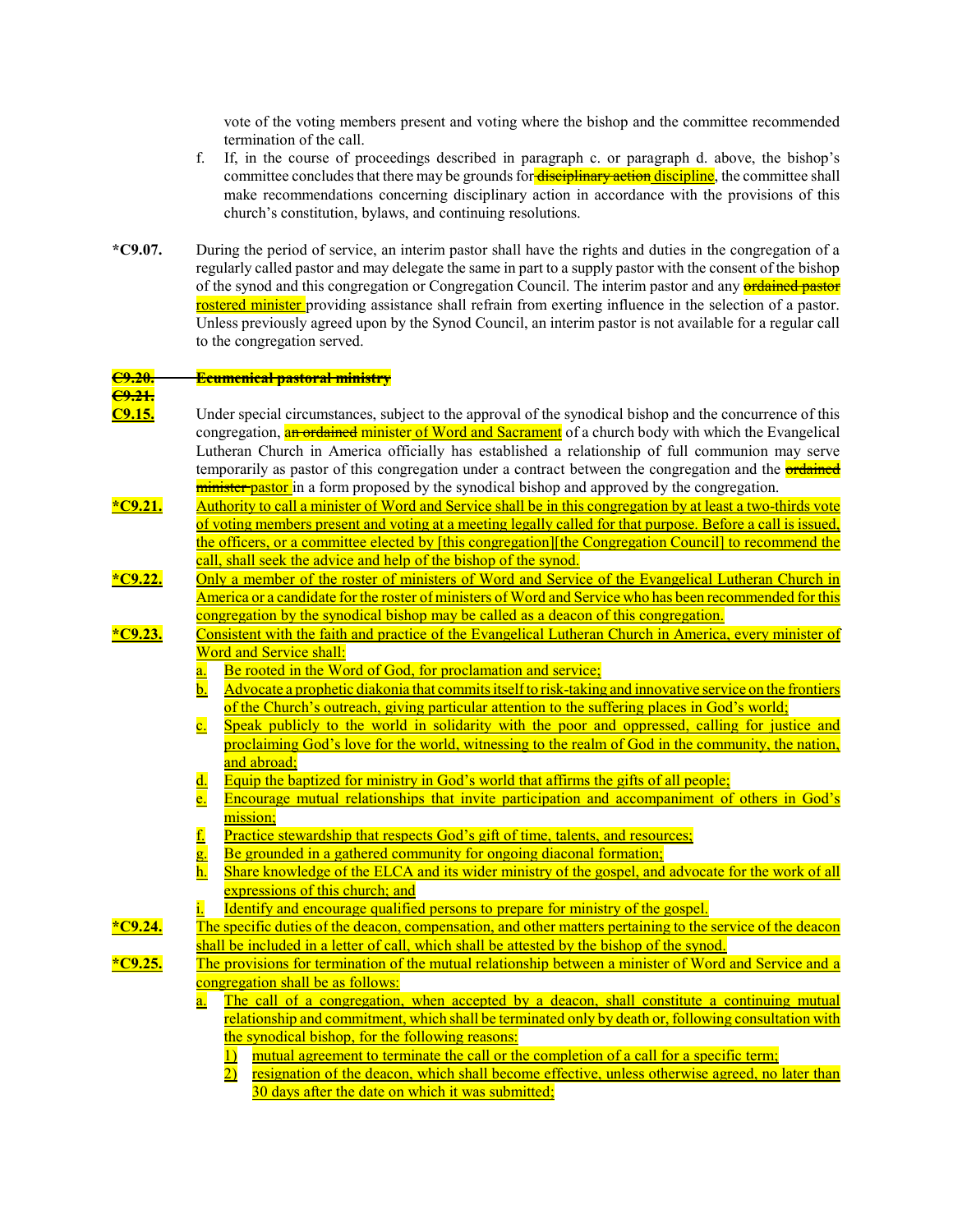- 3) inability to conduct the ministry of Word and Service effectively in this congregation in view of local conditions;
- 4) physical disability or mental incapacity of the deacon;
- 5) suspension of the deacon through discipline for more than three months;
- 6) resignation or removal of the deacon from the roster of ministers of Word and Service of this church;
- 7) termination of the relationship between this church and this congregation;
- 8) dissolution of this congregation or the termination of a parish arrangement; or
- 9) suspension of this congregation through discipline for more than six months.
- b. When allegations of physical disability or mental incapacity of the deacon under paragraph a.4) above, or ineffective conduct of the office of minister of Word and Service under paragraph a.3) above, have come to the attention of the bishop of this synod,
	- 1) the bishop in his or her sole discretion may investigate such conditions personally together with a committee of two rostered ministers and one layperson, or
	- 2) when such allegations have been brought to the synod's attention by an official recital of allegations by the Congregation Council or by a petition signed by at least one-third of the voting members of this congregation, the bishop personally shall investigate such conditions together with a committee of two rostered ministers and one layperson.
- c. In case of alleged physical disability or mental incapacity under paragraph a.4) above, the bishop's committee shall obtain and document competent medical opinion concerning the deacon's condition. When a disability or incapacity is evident to the committee, the bishop of this synod may declare the office vacant and the deacon shall be listed on the roster of ministers of Word and Service as disabled. Upon removal of the disability and the restoration of the deacon to health, the bishop shall take steps to enable the deacon to resume the ministry, either in the congregation last served or in another appropriate call.
- d. In the case of alleged local difficultiesthat imperil the effective functioning ofthis congregation under paragraph a.3) above, the bishop's committee shall endeavor to hear from all concerned persons, after which the bishop together with the committee shall present their recommendations first to the deacon and then to this congregation. The recommendations of the bishop's committee must address whether the deacon's call should come to an end and, if so, may suggest appropriate severance arrangements. The committee may also propose other actions that should be undertaken by this congregation and by the deacon, if appropriate. If the deacon and congregation agree to carry out such recommendations, no further action need be taken by the synod.
- e. If either party fails to assent to the recommendations of the bishop's committee concerning the deacon's call, this congregation may dismiss the deacon only at a legally called meeting after consultation with the bishop, either (a) by a two-thirds majority vote of the voting members present and voting where the bishop and the committee did not recommend termination of the call, or (b) by a simple majority vote of the voting members present and voting where the bishop and the committee recommended termination of the call.
- $f<sub>l</sub>$  If, in the course of proceedings described in paragraph c. or paragraph d. above, the bishop's committee concludes that there may be grounds for discipline, the committee shall make recommendations concerning disciplinary action in accordance with the provisions of this church's constitution, bylaws, and continuing resolutions.
- \* $C9.26$ . The deacon shall make satisfactory settlement of all financial obligations to a former congregation before: a. installation in another field of labor, or
	- b. the issuance of a certificate of dismissal or transfer.
- \* $C9.27$ . When a deacon is called to serve in company with another rostered minister or other rostered ministers, the privileges and responsibilities of each rostered minister shall be specified in documents to accompany the call and to be drafted in consultation involving the rostered ministers, the Congregation Council, and the bishop of the synod. As occasion requires, the documents may be revised through a similar consultation.
- \*C9.28. With the approval of the bishop of the synod, this congregation may depart from  $C_2$ , and call a deacon for a specific term. Details of such calls shall be in writing setting forth the purpose and conditions involved. Prior to the completion of a term, the bishop or a designated representative of the bishop shall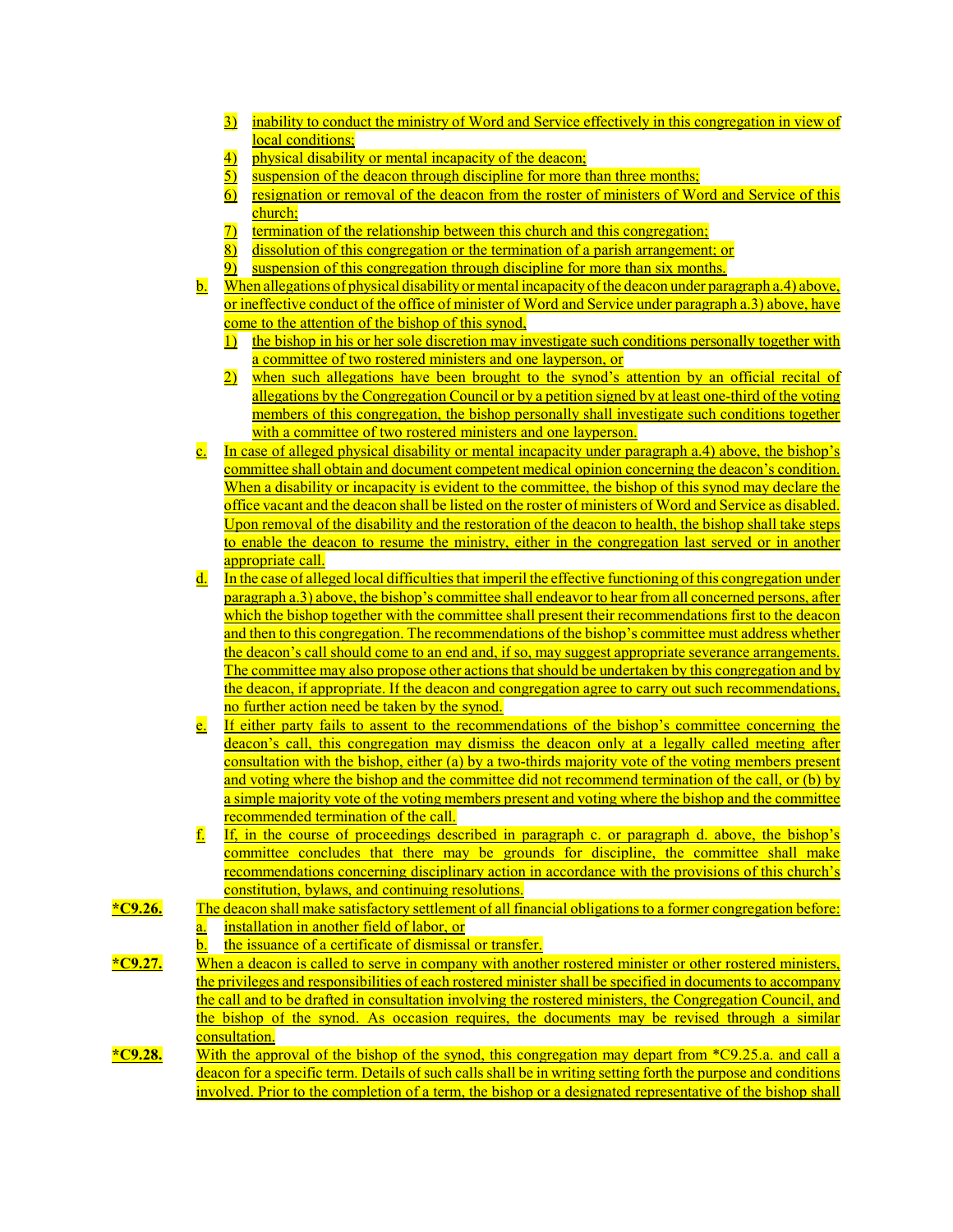meet with the deacon and representatives of this congregation for a review of the call. Such a call may also be terminated before its expiration in accordance with the provisions of \*C9.25.a.

\*C9.29. The deacon shall become a member of this congregation upon receipt and acceptance of the letter of call. In a parish of multiple congregations, the deacon shall hold membership in one of the congregations. \*C9.31. The deacon(s) shall submit a report of his or her ministry to the bishop of the synod at least 90 days prior

- to each regular meeting of the Synod Assembly.
- C10.02. A special Congregation Meeting may be called by the **[senior]** pastor, the Congregation Council, or the president of this congregation, and shall be called by the president of the congregation upon the written request of [number][percent] of the voting members. The president of the Congregation Council shall call a special meeting upon request of the synodical bishop. The call for each special meeting shall specify the purpose for which it is to be held, and no other business shall be transacted.
- C10.04. **percent of the** voting members shall constitute a quorum.
- C12.04. The Congregation Council shall have general oversight of the life and activities of this congregation, and in particular its worship life, to the end that everything be done in accordance with the Word of God and the faith and practice of the Evangelical Lutheran Church in America. The duties of the Congregation Council shall include the following:
	- d. To maintain supportive relationships with the **pastor rostered minister**(s) and staff and help them annually to evaluate the fulfillment of their calling or employment.
	- . . .

. . .

- C12.12. A quorum for the transaction of business shall consist of a majority of the members of the Congregation Council, including the **[senior]** pastor or interim pastor, except when the **[senior]** pastor or interim pastor requests or consents to be absent and has given prior approval to the agenda for a particular regular or special meeting, which shall be the only business considered at that meeting. Chronic or repeated absence of the **[senior]** pastor or interim pastor who has refused approval of the agenda of a subsequent regular or special meeting shall not preclude action by the Congregation Council, following consultation with the synodical bishop.
- C13.04. A Mutual Ministry Committee(s) (in the absence of a mutual ministry committee, the duties shall be fulfilled by the executive committee) shall be appointed jointly by the president [vice president<sup>1</sup>] and the **pastor rostered minister**. Term of office shall be two years, with three members to be appointed each successive year.
- \*C15.02. The process for discipline of a member of the congregation shall be governed as prescribed by the chapter on discipline in the Constitution, Bylaws, and Continuing Resolutions of the Evangelical Lutheran Church in America. If the counseling, censure, and admonitions pursuant to  $*C15.01$ . do not result in repentance and amendment of life, charges against the accused member(s) that are specific and in writing may be prepared by the Congregation Council, signed, and submitted to the vice president of the synod. The vice president shall select from the synod's Consultation Committee a panel of five members (three lay persons and two clergy ministers of Word and Sacrament). A copy of the written charges shall be provided to the consultation panel and the accused member(s). The consultation panel, after requesting a written reply to the charges from the accused member(s), shall consider the matter and seek a resolution by means of investigation, consultation, mediation, or whatever other means may seem appropriate. The panel's efforts to reach a mutually agreeable resolution shall continue for no more than 45 days after the matter is submitted to it.

| Chapter 16.         |                                                                                                          |
|---------------------|----------------------------------------------------------------------------------------------------------|
| <b>BYLAWS</b>       |                                                                                                          |
| <del>*C16.01.</del> | This congregation may adopt bylaws. No bylaw may conflict with this constitution.                        |
|                     | Dulawa may ka adamtad ang mga dad at any logally sallad maating at this congregation with a guarning     |
| <del>*C16.02.</del> | <u>Bylaws may be adopted or amended at any legally called meeting of this congregation with a quorum</u> |
|                     | present by a majority vote of those voting members present and voting.                                   |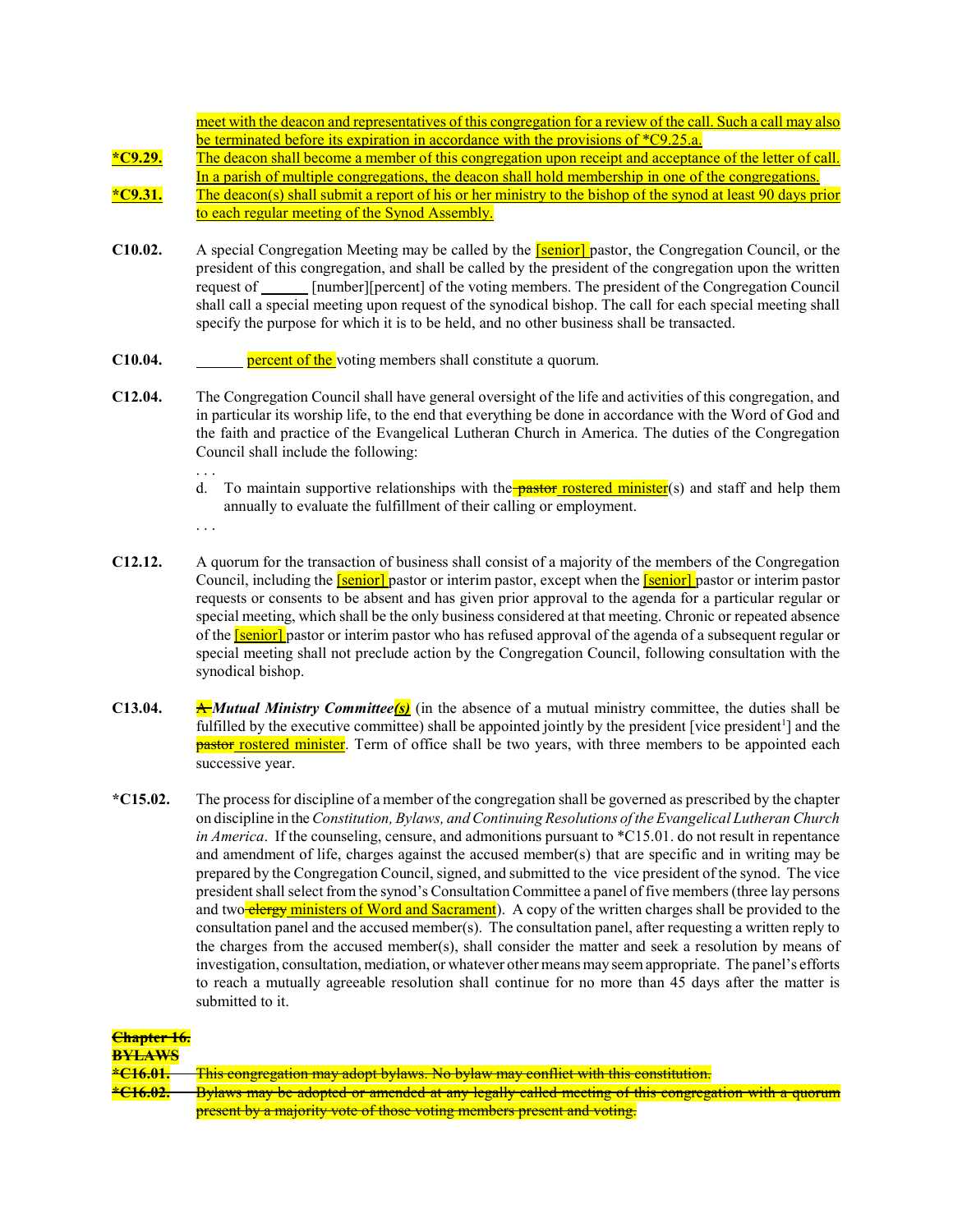| $+C1C02$<br>CIV.VJ. | <u>Unanges to the bylaws may be proposed by any voling member, provided that such additions of</u>             |
|---------------------|----------------------------------------------------------------------------------------------------------------|
|                     | <u>amendments be submitted in writing to the Congregation Council at least 60 days before a regular or</u>     |
|                     | special Congregation Meeting called for that purpose. The Congregation Council shall notify the                |
|                     | <u>сопегеданон в піснюєїв от чіє ргороваг мин ще соціюн в гесонініснадіонв агтеаві эм цаув ні ацуансе</u>      |
|                     | <u>of the Congregation Iviceting. Inothication may take place by mail or electronic means, as permitted by</u> |
|                     | $-+++$ $ -$<br><del>state</del> law.                                                                           |

\*C16.04. Approved changes to the bylaws shall be sent by the secretary of this congregation to the synod.

#### Chapter 176. AMENDMENTS

- 
- \*C176.01. Unless provision  ${}^*C176.04$ , is applicable, those sections of this constitution that are not required, in accord with the Model Constitution for Congregations of the Evangelical Lutheran Church in America, may be amended in the following manner. Amendments may be proposed by at least voting members or by the Congregation Council. Proposals must be filed in writing with the Congregation Council 60 days before formal consideration by this congregation at a regular or special Congregation Meeting called for that purpose. The Congregation Council shall notify the congregation's members of the proposal together with the council's recommendations at least 30 days in advance of the meeting. Notification may take place by mail or electronic means, as permitted by state law.
- \*C176.02. An amendment to this constitution, proposed under \*C176.01., shall:
	- a. be approved at a legally called Congregation Meeting according to this constitution by a majority vote of those voting members present and voting;
	- b. be ratified without change at the next annual meeting by a two-thirds **majority** vote of those voting members present and voting; and
	- $\epsilon$ . have the effective date included in the resolution<sup>1</sup> and noted in the constitution.
- \*C176.03. Any amendments to this constitution that result from the processes provided in \*C176.01. and \*C176.02. shall be sent by the secretary of this congregation to the synod. The synod shall notify the congregation of its decision to approve or disapprove the proposed changes; the changes shall go into effect upon notification that the synod has approved them.
- \* $C176.04$ . This constitution may be amended to bring any section into conformity with a section or sections, either required or not required, of the Model Constitution for Congregations of the Evangelical Lutheran Church in America as most recently amended by the Churchwide Assembly. Such amendments may be approved by a **simple** majority vote of those voting members present and voting at any legally called meeting of the congregation without presentation at a prior meeting of the congregation, provided that the Congregation Council has submitted by mail or electronic means, as permitted by state law, notice to the congregation of such an amendment or amendments, together with the council's recommendations, at least 30 days prior to the meeting. Upon the request of  $\frac{du}{dx}$  at least two (2) voting members of the congregation, the Congregation Council shall submit such notice. Following the adoption of an amendment, the secretary of the congregation shall submit a copy thereof to the synod. Such provisions shall become effective immediately following a vote of approval.

| <b>Chapter 17.</b> |                                                                                                       |
|--------------------|-------------------------------------------------------------------------------------------------------|
| <b>BYLAWS</b>      |                                                                                                       |
| $*C17.01.$         | This congregation may adopt bylaws. No bylaw may conflict with this constitution.                     |
| $*C17.02.$         | Bylaws may be adopted or amended at any legally called meeting of this congregation with a quorum     |
|                    | present by a majority two-thirds vote of those voting members present and voting.                     |
| $*C17.03.$         | Changes to the bylaws may be proposed by any voting member, provided that such additions or           |
|                    | amendments be submitted in writing to the Congregation Council at least 60 days before a regular or   |
|                    | special Congregation Meeting called for that purpose. The Congregation Council shall notify this      |
|                    | congregation's members of the proposal with the council's recommendations at least 30 days in advance |
|                    | of the Congregation Meeting. Notification may take place by mail or electronic means, as permitted by |
|                    | state law.                                                                                            |
| $*C17.04.$         | Approved changes to the bylaws shall be sent by the secretary of this congregation to the synod.      |